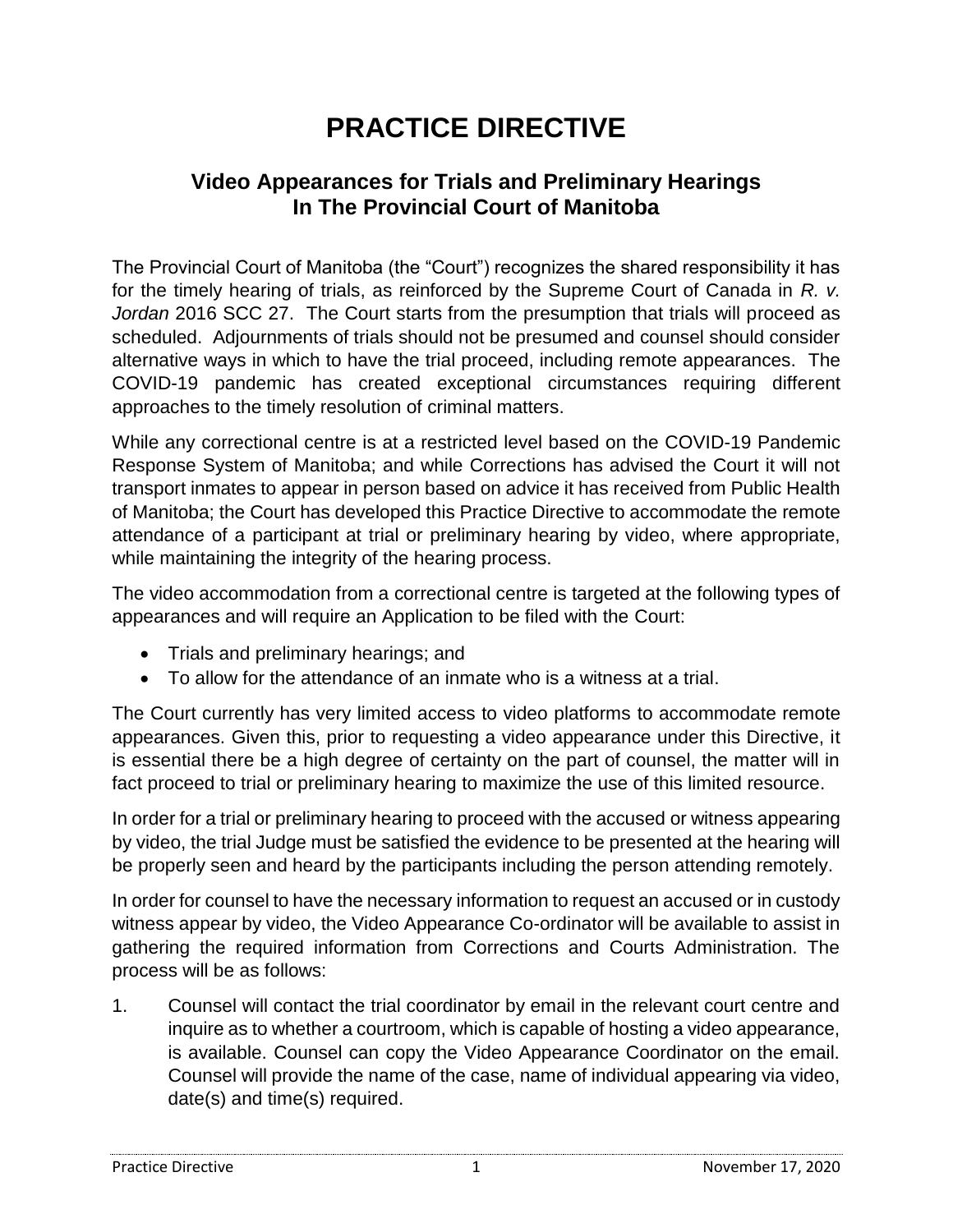- 2. The trial coordinator will confirm if a courtroom is available and if yes, the trial coordinator will advise the Video Appearance Coordinator.
- 3. The Video Appearance Coordinator will contact counsel to discuss the technological requirements given the nature of the evidence intended to be presented and will work with counsel (and IT where necessary) to determine if the technological requirements can be satisfied. The Video Appearance Coordinator will confirm if a suitable video room, or other technological platform is available at the correctional centre, so that an accused and/or in custody witness can attend remotely.
- 4. The trial coordinator will advise the administrative judges of the application. The assigned administrative judge will consider the implications of the request on all of the matters scheduled for video appearances in the province on the date requested and will advise counsel if there are limitations on the video infrastructure which makes a video trial unavailable.
- 5. If both a courtroom and a video room at the correctional centre are available, and the Administrative Judge is satisfied there is suitable video capacity for the matter to proceed, the trial coordinator will assign a trial Judge to the matter.
- 6. Once counsel has gathered all of the relevant information, they will file an Application with a supporting affidavit and serve counsel opposite. As of December 1, and subject to paragraph 13 below, the Application must be filed with the trial Judge, 14 days in advance of the trial.
- 7. If the Application is opposed, the matter will be set for a one hour hearing before the trial Judge to determine if the Application will be allowed.
- 8. If the Application is made with the consent of both parties (Consent Application), it will be indicated as such in the Application and supporting affidavit. If the matter proceeds with the consent of the parties, the Application will be filed with the Court and the trial Judge will review it in Chambers.
- 9. Upon review of the Consent Application materials the trial Judge may approve the Application in which case they will notify the parties by email. If the Consent Application is not approved, the trial Judge will schedule a hearing in court with counsel to hear submissions on the issues.
- 10. If the Application is contested or the trial Judge orders a hearing to take place, it will be set down for a one hour hearing in court. The parties will be notified as to the time of the hearing. Any materials necessary to the hearing will be filed no later than two days in advance of the hearing.
- 11. Video appearances by an accused, from a correctional centre for trial or preliminary hearing will be overbooked. If a trial or preliminary hearing is scheduled in an overbooking slot, counsel will be advised and will have to consent to the overbooking.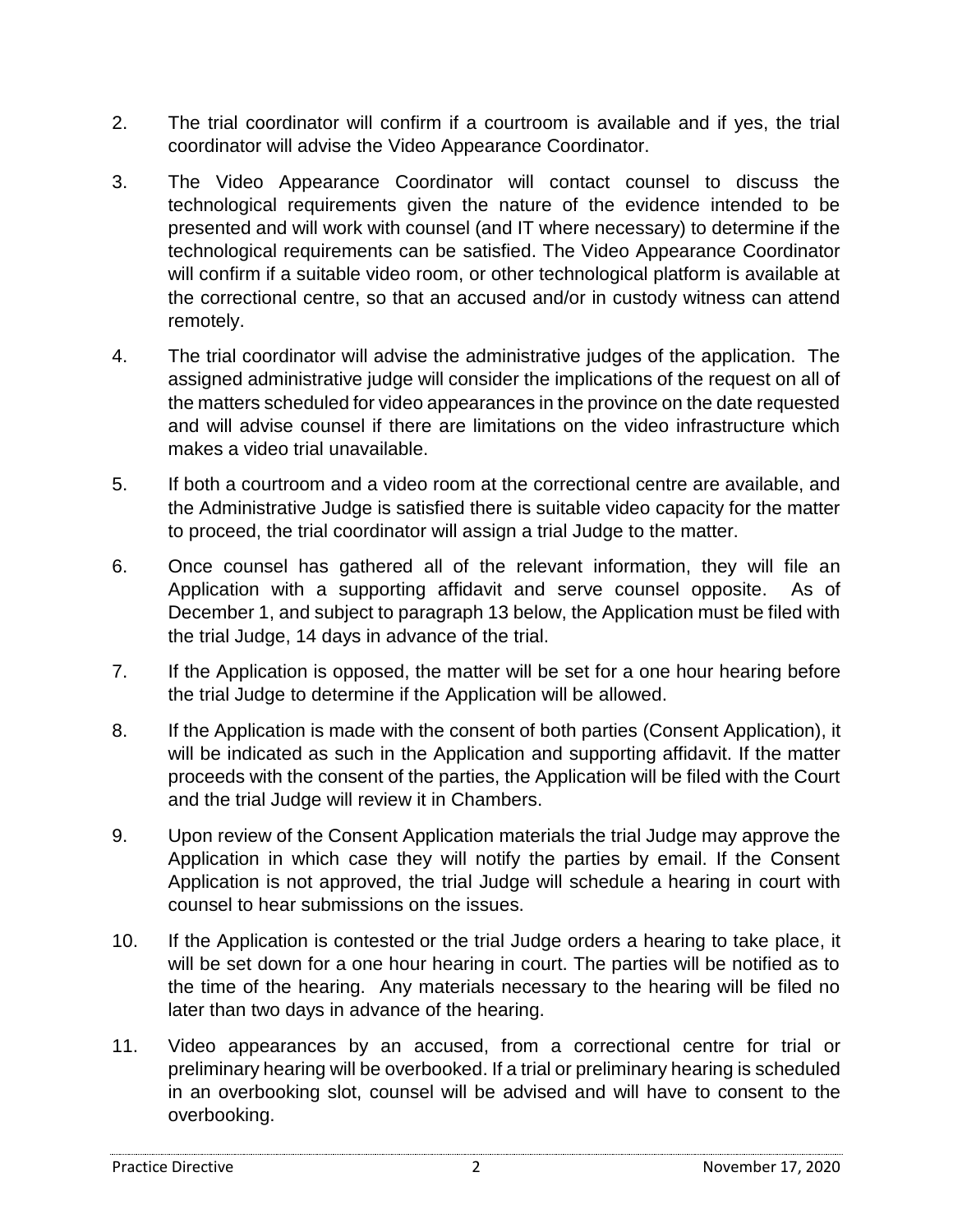- 12. Given the limited video resources, only matters which are highly likely to proceed should be the subject of these Applications. Counsel should have spoken to either their client or material witnesses(s) and have canvassed any possibility of resolution before filing an Application.
- 13. Where there has been a failure or inability to comply with the requirements of this Practice Directive, or where counsel requests the Court to dispense with one or more of the requirements of this Practice Directive, the Court may, in the interests of justice:
	- (a) grant such order that is appropriate in the circumstances; or
	- (b) subject to the requirements of any statute, dispense with compliance with any particular requirement of the Practice Directive at any time.

Counsel should consider including in their affidavit information on the following factors, if relevant, in order for the trial Judge to make an informed decision. Counsel may include other relevant information and the trial Judge may require additional information:

- 1. The reason for the request;
- 2. The charges;
- 3. The court location requested;
- 4. Length of the trial/hearing;
- 5. The number of witnesses, and if there are any child witnesses or witnesses with other vulnerabilities (FASD);
- 6. Whether the accused has any vulnerabilities (FASD etc.) which may impact their ability to understand and participate in the proceedings;
- 7. The nature of the evidence expected to be called, i.e. *viva voce*, surveillance video, expert evidence, photographs to be filed, other documents etc.;
- 8. If an Interpreter is required and the language of the interpreter;
- 9. Whether there is agreement of counsel to proceed with the accused (or a witness in custody) appearing remotely by video;
- 10. Whether the accused consents and has provided a waiver and understands the process and the proceedings;
- 11. Confirmation from the correctional centre the accused has the degree of privacy necessary to have the matter heard;
- 12. Confirmation the accused can have independent and confidential communication with counsel;
- 13. Confirmation the accused will be able to see and hear all parties in the courtroom;